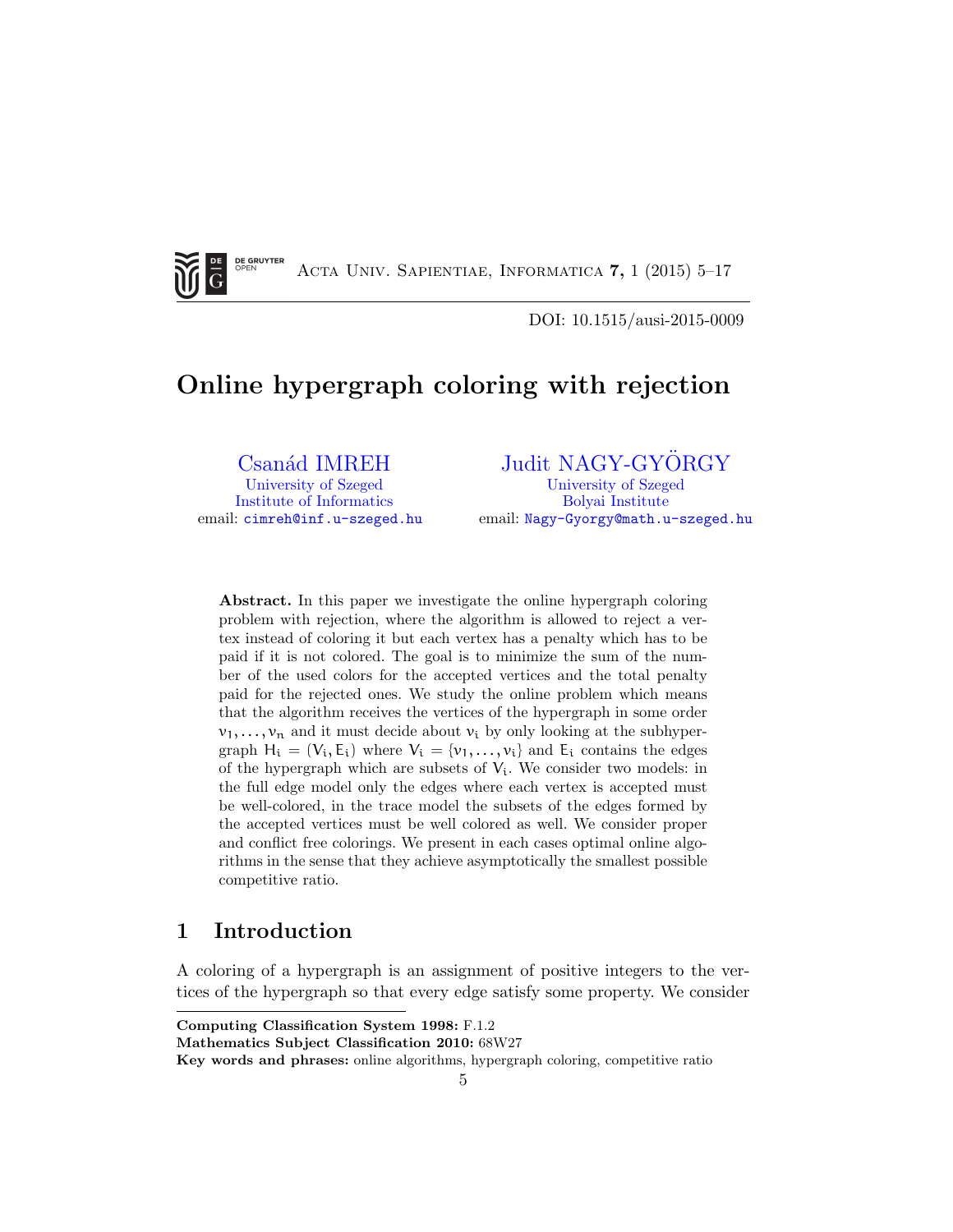<span id="page-1-0"></span>two different versions of coloring. In proper hypergraph coloring each edge must contain vertices having different colors. In conflict free (we will use the abbreviation cf) coloring each edge must contain a unique vertex which has different color to the other vertices of the edge. In the online hypergraph coloring problem the algorithm receives the vertices of the hypergraph with n vertices in some order  $v_1, \ldots, v_n$  and it must color  $v_i$  by only looking at the subhypergraph  $H_i = (V_i, E_i)$  where  $V_i = \{v_1, \ldots, v_i\}$  and  $E_i$  contains the edges of the hypergraph which are subsets of  $V_i$ .

We will evaluate the efficiency of the online algorithms by the competitive ratio (see  $[4, 10]$  $[4, 10]$  $[4, 10]$ ) where the online algorithm is compared to the optimal offline algorithm. We say that an online algorithm is C-competitive if its cost is at most C times larger than the optimal cost.

Online proper coloring of hypergarphs first was studied in [\[9\]](#page-12-1) where it was proven that no online algorithm exists for 2-colorable k-uniform hypergraphs which can color them with less colors than  $\lfloor n/(k-1)\rfloor$ , and it was proved that algorithm FF colors these hypergraphs with this much colors. This means that the best possible competitive ratio is  $\left\lfloor \frac{n}{k-1} \right\rfloor/2$  for this class of hypergraphs. Furthermore some special classes were also studied: the hypergraphs with given matching number and projective planes. Later randomized algorithms were studied for online proper coloring of hypergarphs in [\[8\]](#page-12-2) where the deterministic  $\Omega(n/k)$  lower bound was extended to randomized algorithms. This lower bound was also proved in the case of a more general transparent model. In [\[11\]](#page-12-3) the online and quasionline hypergraph proper coloring problem was studied for intervals and wedges.

Online cf-coloring of hypergraph was defined in [\[5\]](#page-11-1) where the authors considered the case where the input is a set of  $\pi$  points on the line, and  $\pi$  is the set of the intervals of the line. They present an algorithm which uses  $O(log^2(n))$ colors and also prove a matching lower bound. Online cf-coloring of intervals was further studied in [\[2\]](#page-11-2) where several coloring models were defined and compared. The online cf-coloring of other more general hypergraphs was studied in [\[3\]](#page-11-3) and [\[6\]](#page-12-4).

In [\[7\]](#page-12-5) the graph coloring problem with rejection was investigated. In this model a penalty value is assigned to each vertex and the algorithm has to choose a subset of vertices, and find a proper coloring of the induced subgraph defined by this subset. The elements of the subset are called accepted vertices the other ones are called rejected. The goal is to minimize the sum of the number of colors used to color the accepted vertices and the total penalty paid for the rejected vertices. In [\[7\]](#page-12-5) both the online and the offline versions of the problems are investigated.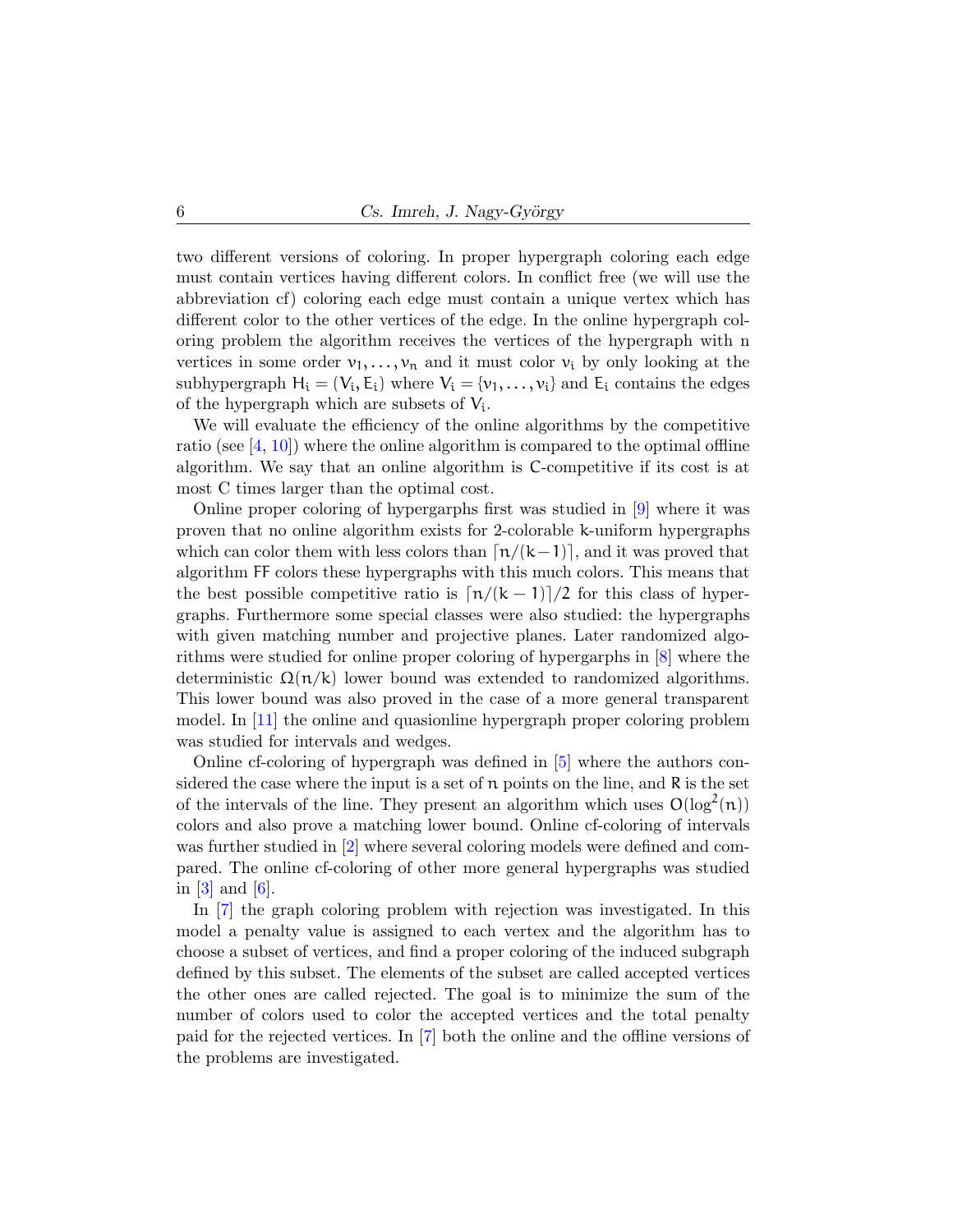In this paper we extend graph coloring with rejection into hypergraph coloring with rejection. There are two ways to extend the model. In the full edge model we have to color correctly only the edges where each vertices are accepted from the edge. In the trace model we have to color correctly the subhypergraph which consists of the accepted vertices and the edges which are the accepted subsets of the original edges. Note that in the special case of graphs the two models are identical. We consider both proper and cf-coloring in both models.

Main results: We studied four models since we had two possibilities for the coloring (proper and cf) and two possibilities to handle rejection (full edge, trace). In the full edge model with proper coloring we present for every  $\varepsilon > 0$  an online algorithm  $\mathcal{A}_{\varepsilon}$  and  $n_{\varepsilon}$  such that  $\mathcal{A}_{\varepsilon}$  is at most  $\lceil n/(k-1)\rceil/2 +$ ε competitive on k-uniform hypergraphs with at least  $π_ε$  vertices for  $k ≥$ 3. This competitive ratio is asymptotically the best possible since it follows from online hypergraph coloring that no online algorithm exists with smaller competitive ratio than  $\left\lfloor \frac{n}{k-1} \right\rfloor/2$  for k-uniform hypergraphs. In case of full edge model and cf-coloring we present an  $((n-1)/\varphi + \varphi)$ -competitive algorithm for hypergraphs of n-vertices where  $\varphi = (1 + \sqrt{5})/2$ . In the trace model we present an algorithm which is  $(2 + (n-2)/\varphi)$ -competitive for both the proper and cf coloring models. All of these algorithms are asymptotically optimal since we prove that no online algorithm exists which is  $(Cn + D$ competitive) in any these models for hypergraphs containing n vertices and some constants  $C < 1/\varphi$ , D.

## 2 Notation

In this paper on hypergraph we mean the structure  $H = (V, E)$  where V is the finite set of the hypergraph's vertices and  $E \subseteq \rho(V)$  is the set of the edges where  $\rho(V)$  is the set of the nonempty subsets of V. We suppose that each edge has at least two elements.

We consider the following two colorings. A proper coloring of a hypergraph is an assignment of positive integers (called colors) to the vertices of the hypergraph so that each edge contains at least two vertices with different colors. For a hypergraph H the minimum number of colors which is enough to color the hypergraph is called the proper chromatic number of the hypergraph and denoted by  $\chi_P(H)$ . A conflict free (cf for short) coloring of a hypergraph is an assignment of positive integers (called colors) to the vertices of the hypergraph so that each edge contains a unique color, a vertex which has different color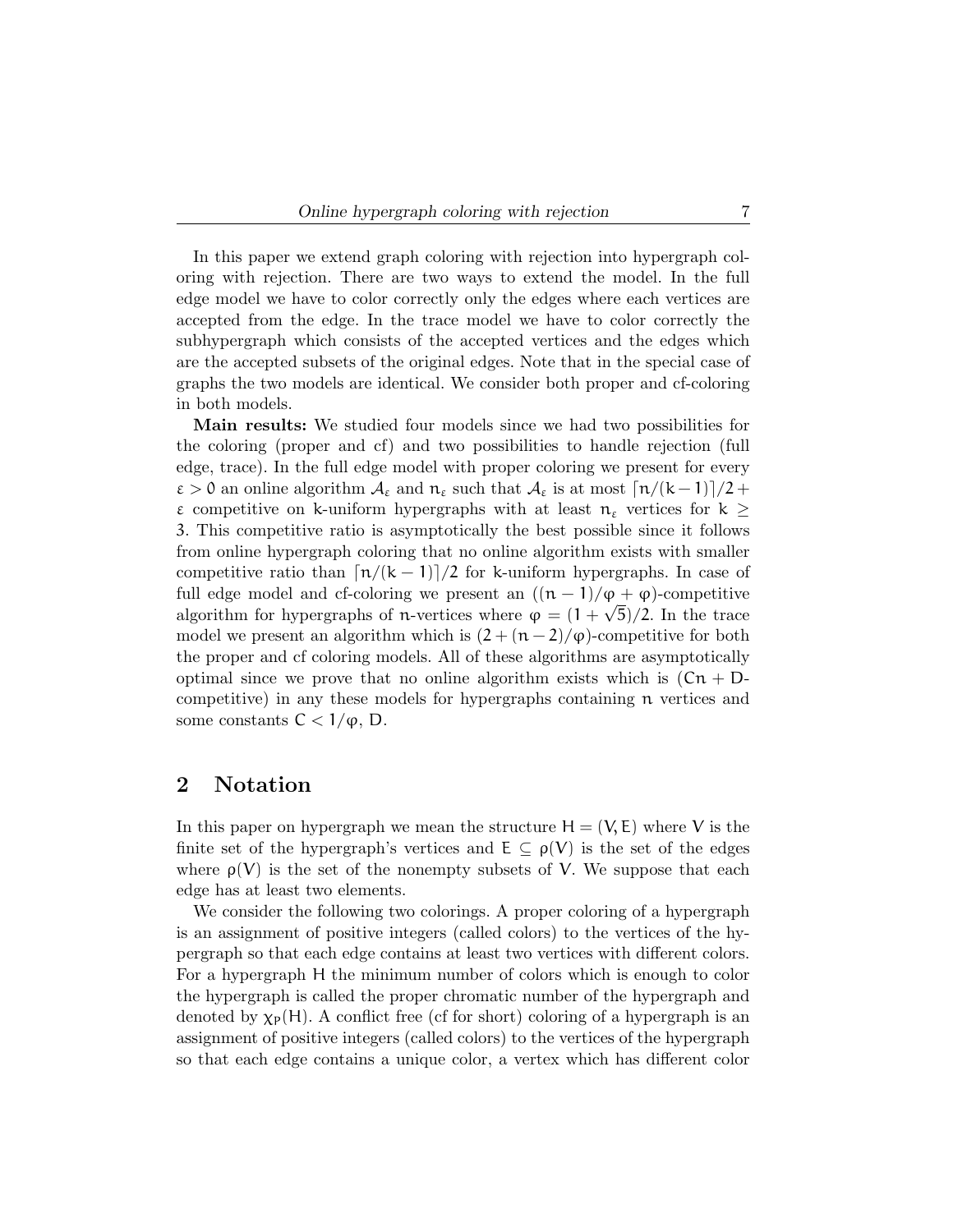<span id="page-3-0"></span>to the other vertices of the edge. For a hypergraph H the minimum number of colors which is enough to cf-color the hypergraph is called the cf-chromatic number of the hypergraph and denoted by  $\chi_{cf}(H)$ .

We will consider the hypergraph coloring with rejection. This means that we can reject the coloring of some vertices, but each vertex  $\nu$  has a penalty denoted by  $p(v)$  and our goal is to minimize the sum number of used colors for the accepted vertices and the total penalty paid for the rejection of the other ones. We consider two rejection models. In the full edge model we have to color correctly only the edges where each vertices are accepted from the edge. This means that rejecting some vertex of an edge ensures that it is well colored. We also consider a different model called trace model. In this new model we consider the subhypergraph which consists of the accepted vertices and the edges which are the accepted subsets of the original edges. And this subhypergraph must to be well-colored in each step. Therefore in the trace model the rejection of some vertices of an edge does not ensure that it is well colored we have to take care of the remaining vertices. We can define the problem for both the proper and the conflict free coloring.

We consider the online problem. An online hypergraph (defined first in [\[1\]](#page-11-4)) is a structure  $H<sub>lt</sub> = (H, <)$  where H is a hypergraph and  $<$  is a linear ordering of its vertices. We call a vertex the first, second,..., and ending vertex of an edge according to the ordering <. An online hypergraph coloring algorithm has to color the *i*-th vertex only knowing the subhypergraph  $H_i = (V_i, E_i)$  where  $V_i$ contains the first i vertices and  $E_i$  contains the edges of the hypergraph which are subsets of  $V_i$ . This means that the online algorithm receives information about the edges only when the last vertex of the edge arrives. We will use the well-known greedy algorithm FF (First Fit) to color the accepted vertices of the online hypergraphs. FF uses the smallest color for each vertex which does not hurt the rule of the coloring. In case of proper coloring it uses the smallest color which does not cause a monochromatic edge. In the case of cfcoloring it uses the smallest color which does not yield an edge where none of the colors is unique. We note that in the trace model it might happen that the online algorithm is forced to accept some vertices. If it has accepted and colored two vertices by the same colors then a further vertex which forms an edge with these vertices must be accepted since otherwise the remaining edge of the subhypergraph is not well-colored. In this situation when the rejection of a vertex causes an incorrect coloring of the remaining edges we say that the vertex is forced to be accepted.

Usually in the theory of online computation the efficiency of the online algorithms is measured by the competitive ratio (see  $[4, 10]$  $[4, 10]$  $[4, 10]$ ) where the online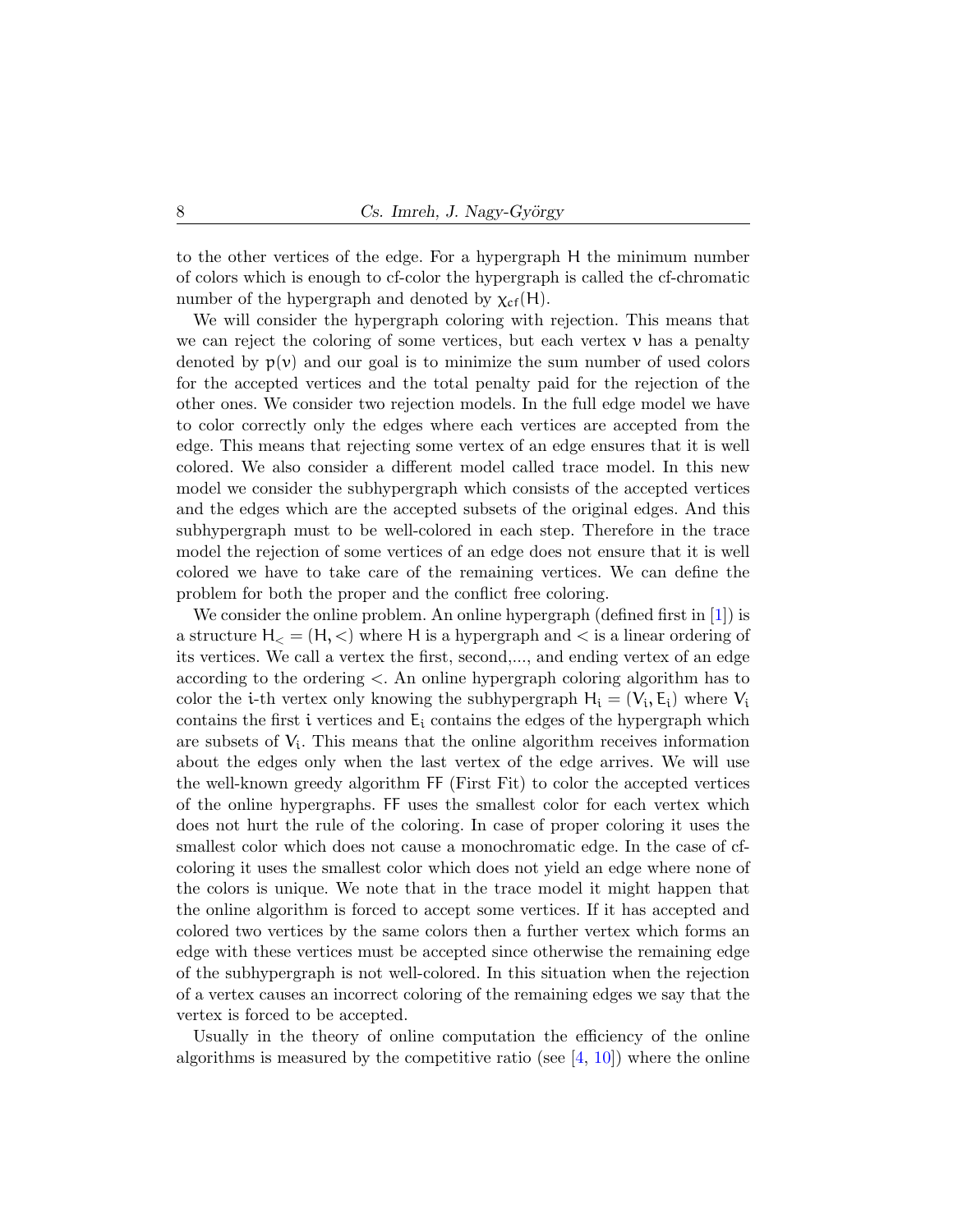algorithm is compared to the optimal offline algorithm. We denote the cost of the online algorithm  $\mathcal A$  on an online hypergraph  $H_<$  and penalty function p by  $\mathcal{A}(H_{\leq}, p)$  and we will denote the optimal cost by  $\mathsf{opt}(H_{\leq}, p)$ . An algorithm is called c-competitive if  $\mathcal{A}(H_<, p) \leq c \cdot opt(H_<, p)$  for every H and p. Since no constant competitive online algorithm exists we will consider the competitive ratio as a function of the number of vertices, denoted by n.

We also use the following notion from the theory of hypergraphs. A hypergraph is called k-uniform if each edge contains k vertices.

## 3 Online coloring hypergraphs with rejection in the full edge model

#### 3.1 Proper coloring

Note that a lower bound of  $\left\lfloor \frac{n}{k-1} \right\rfloor/2$  on k-uniform 2-proper-colorable hypergraphs for  $k \geq 3$  comes from the case without rejection. Surprisingly, the following theorem shows that one can reach this competitive ratio in the asymptotical sense for the more general case where rejection is also allowed.

**Theorem 1** If  $k \geq 3$ , then for every  $\epsilon < 1/8$  there is an online algorithm  $A_{\epsilon}$ and  $n_{\varepsilon}$ , such that  $\mathcal{A}_{\varepsilon}$  is at most  $\lceil n/(k-1)\rceil/2 + \varepsilon$  competitive on k-uniform hypergraphs with at least  $n_{\varepsilon}$  vertices.

**Proof.** Let  $\delta_{\varepsilon} = 2\varepsilon/(k-2)$ ,  $n_{\varepsilon} = \frac{2k-2}{s}$  $\frac{2\kappa}{\delta_{\varepsilon} - \delta_{\varepsilon}^2 (2k-2)}$ . Define the following algorithm:

Algorithm  $A_{\varepsilon}$ : If the penalty of the next vertex is less then  $\delta_{\varepsilon}$  reject it, otherwise color it by algorithm FF.

Denote by A the set of the colored and by B the set of the rejected vertices by  $\mathcal{A}_{\varepsilon}$ , and  $\chi_{\mathcal{A}_{\varepsilon}}(A)$  the number of colors used by  $\mathcal{A}_{\varepsilon}$ . Let  $n = |A| + |B|$ . Then the cost of  $\mathcal{A}_{\varepsilon}$  is  $\chi_{\mathcal{A}_{\varepsilon}}(A) + p(B) \leq \lceil |A|/(k-1)\rceil + \delta_{\varepsilon}|B|$ .

We have three cases.

Case 1. Suppose that the optimal algorithm uses at least 2 colors. In this case its cost is at least 2. Therefore we obtain that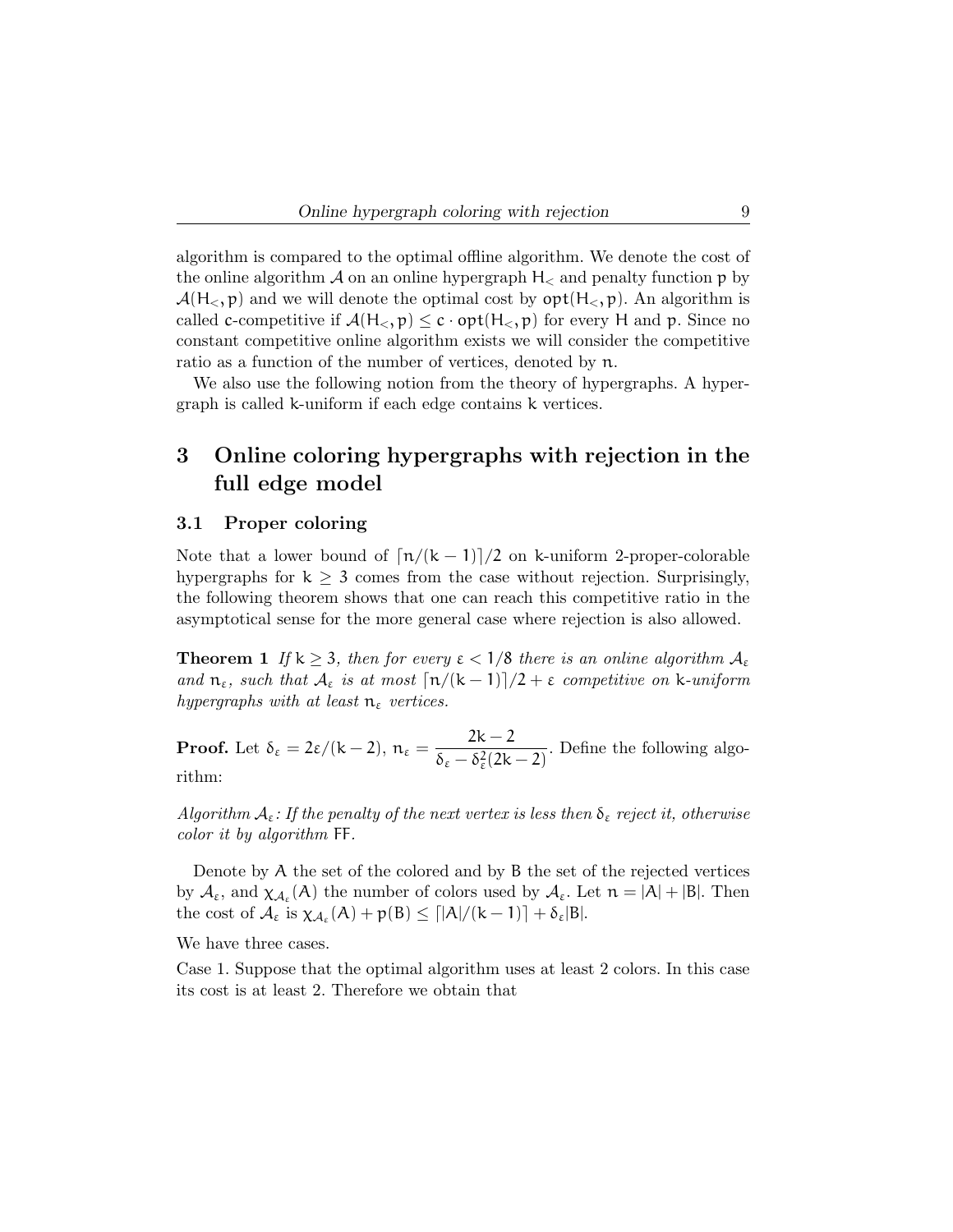$$
\frac{\text{cost}_{\mathcal{A}_{\epsilon}}(H_<, p)}{\text{opt}(H_<, p)} \leq \frac{\text{cost}_{\mathcal{FF}_{\epsilon}}(H_<, p)}{2} \leq \frac{1}{2} \left\lceil \frac{n}{k-1} \right\rceil.
$$

Case 2. Suppose that the optimal algorithm uses one color. We state that in this case it must reject at least  $\chi_{A_{\varepsilon}}(A) - 1$  vertices from A. First observe that FF uses color j for a new vertex only when the vertex ends for each  $i < j$ and edge containing  $k - 1$  vertices colored by i. Therefore for each pair of color classes of A there exists an edge which contains only vertices from these color classes. This means that the optimal algorithm cannot accept all vertices from two different color classes of A since it could not color them correctly by 1 color. Thus it follows that the optimal algorithms must reject at least  $\chi_{\mathcal{A}_{\varepsilon}}(A)-1$  vertices from A.

If  $|A| > 0$  then

$$
\frac{\text{cost}_{\mathcal{A}_{\varepsilon}}(H_{<},p)}{\text{opt}(H_{<},p)} \leq \frac{\chi_{\mathcal{A}_{\varepsilon}}(A) + p(B)}{1 + \delta_{\varepsilon}(\chi_{\mathcal{A}_{\varepsilon}}(A) - 1)} \n\leq \frac{\chi_{\mathcal{A}_{\varepsilon}}(A)}{\delta_{\varepsilon}(\chi_{\mathcal{A}_{\varepsilon}}(A))} + p(B) \n\leq \frac{1}{\delta_{\varepsilon}} + \delta_{\varepsilon}|B| \n\leq \frac{1}{\delta_{\varepsilon}} + \delta_{\varepsilon}n \n\leq \frac{n}{2(k-1)}
$$

where the last inequality comes from the definition of  $n_{\varepsilon}$ . If  $|A| = 0$  then

$$
\frac{\mathrm{cost}_{\mathcal{A}_{\varepsilon}}(H_<, p)}{\mathrm{opt}(H_<, p)} \le p(B) \le \delta_{\varepsilon} n \le \frac{n}{2(k-1)}.
$$

Case 3. Suppose that the optimal algorithm uses no colors, i.e. it rejects all vertices. If  $|A| = 0$  then  $A_{\varepsilon}$  optimal. Otherwise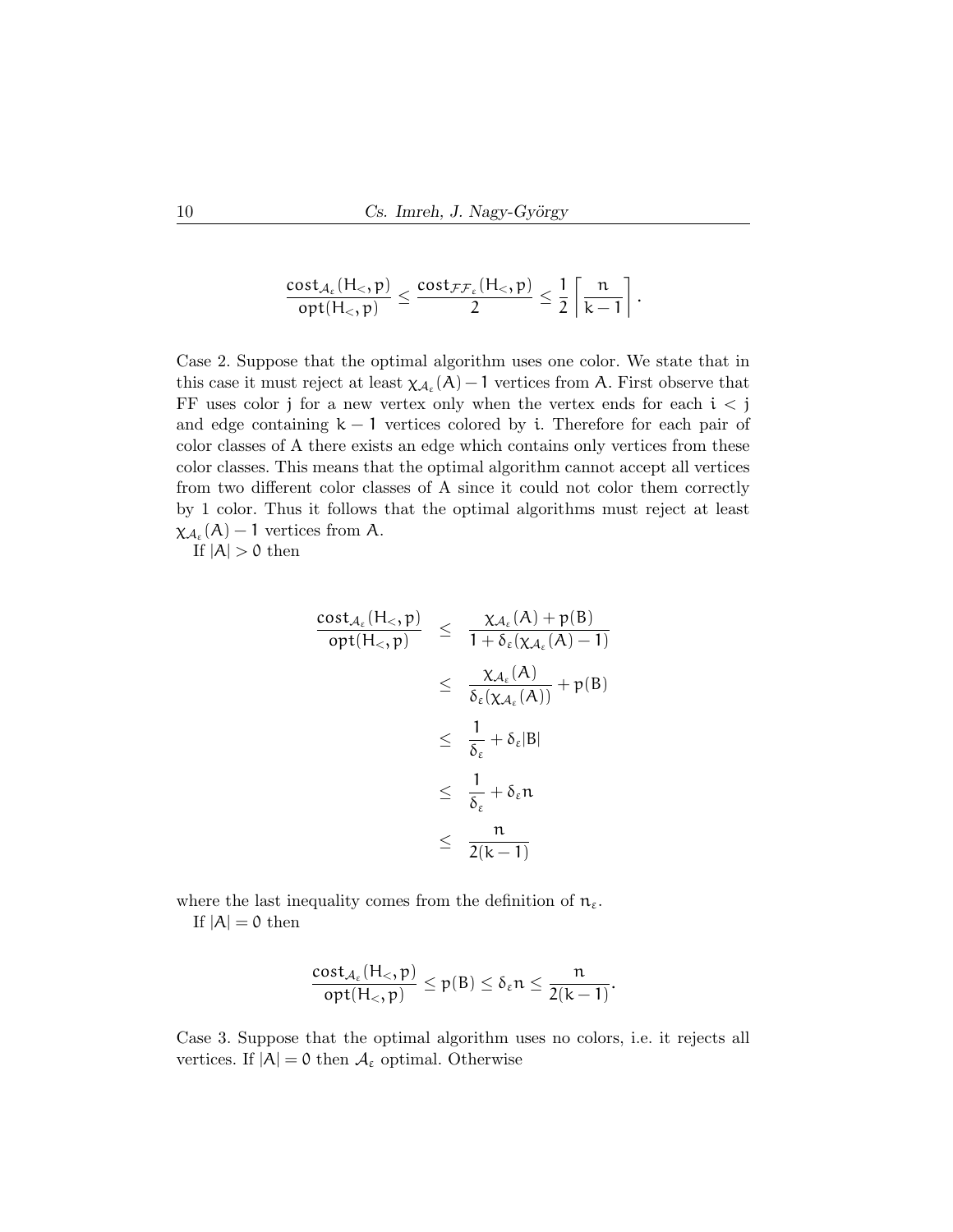$$
\frac{\text{cost}_{\mathcal{A}_{\varepsilon}}(H_{<},p)}{\text{opt}(H_{<},p)} \leq \frac{\chi_{\mathcal{A}_{\varepsilon}}(A) + p(B)}{p(A) + p(B)}
$$
\n
$$
\leq \frac{\chi_{\mathcal{A}_{\varepsilon}}(A)}{p(A)}
$$
\n
$$
\leq \frac{\frac{|A|}{k-1} + \frac{k-2}{k-1}}{\delta_{\varepsilon}|A|}
$$
\n
$$
\leq \frac{1}{\delta_{\varepsilon}(k-1)} + \frac{k-2}{\delta_{\varepsilon}(k-1)} = \frac{1}{\delta_{\varepsilon}}
$$
\n
$$
\leq \frac{n}{2(k-1)}
$$

where the first and third inequality come from the definition of the algorithm and the case, the fourth one by  $|A| \geq 1$ , the last two come from the definition of  $\mathfrak{n}_{\varepsilon}$ .

#### 3.2 Conflict-free coloring

In the full edge model for cf coloring we considered the following algorithm.

Algorithm B: If the penalty of the next vertex is less then  $1/\varphi$  reject it, otherwise color it by FF.

**Theorem 2** Algorithm  $\mathcal{B}$  is  $(n-1)/\varphi + \varphi$ -competitive on hypergraphs on  $\mathfrak{n}$ vertices where  $\varphi = (1 + \sqrt{5})/2$ .

**Proof.** Consider an input hypergraph denoted by  $H_{\leq}$ . Denote A the set of the colored and B the set of the rejected vertices by  $\mathcal{B}$ , and  $\chi_{\mathcal{B}}(A)$  the number of colors used by  $\mathcal{B}$ . Let  $n = |A| + |B|$ . Then the cost of  $\mathcal{B}$  is

$$
\chi_{\mathcal{B}}(A)+p(B)\leq |A|+|B|/\phi.
$$

We have three cases.

Case 1. Suppose that the optimal algorithm uses at least 2 colors. In this case the optimal cost is at least 2, therefore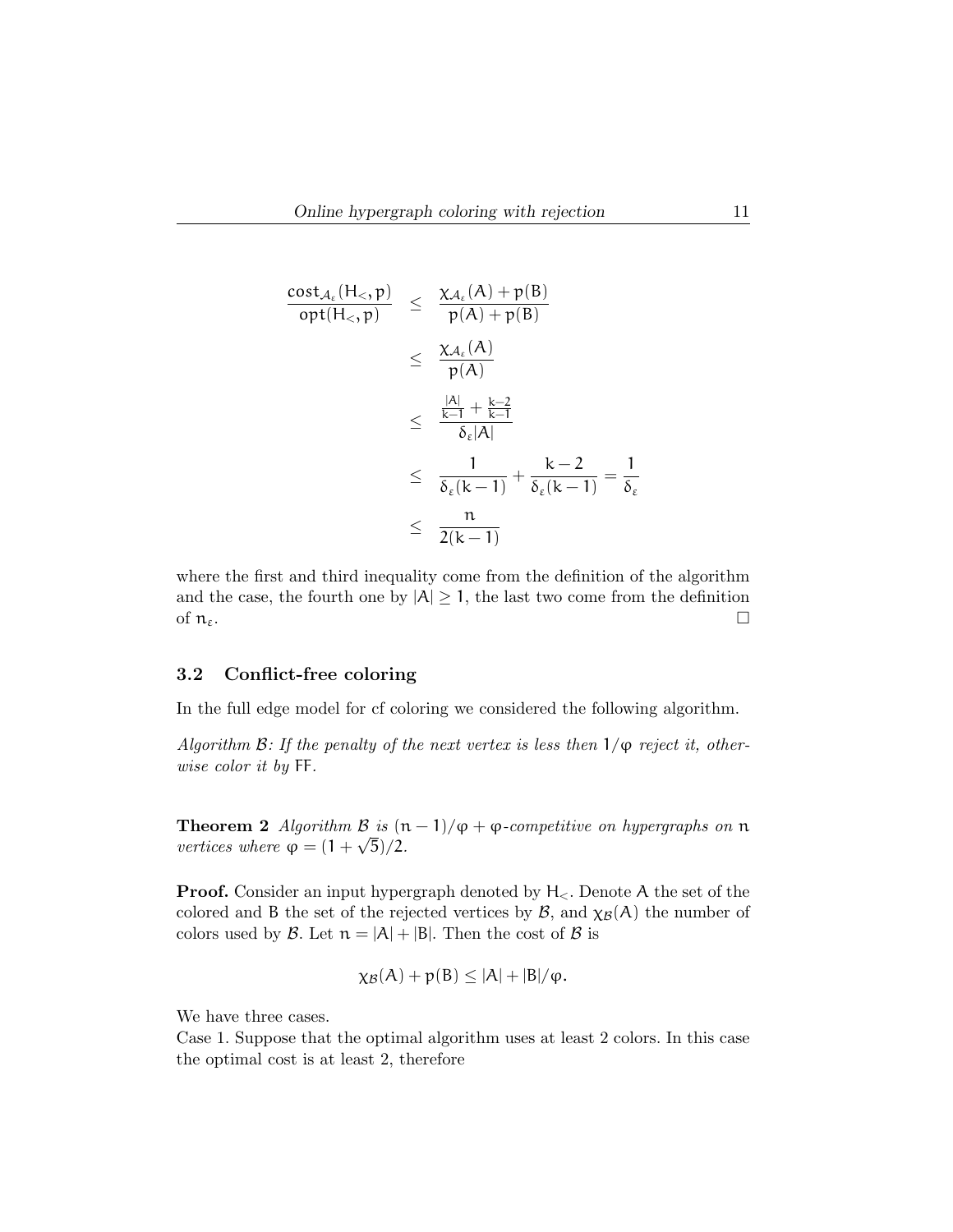$$
\frac{\text{cost}_{\mathcal{B}}(H_<, p)}{\text{opt}(H_<, p)} \leq \frac{\chi_{\mathcal{B}}(A) + p(B)}{2} \leq \frac{|A| + |B|/\phi}{2}
$$

$$
\leq \frac{n}{2} \leq \frac{n-1}{\phi} + \phi.
$$

Case 2. Suppose that the optimal algorithm uses one color. If the input hypergraph has edges colored by  $\beta$  then the optimal algorithm have to reject at least one vertex with penalty at least  $1/\varphi$ . Therefore the optimal cost is at least  $1 + 1/\varphi$ , thus we obtain that

$$
\frac{\text{cost}_{\mathcal{B}}(H_<, p)}{\text{opt}(H_<, p)} \leq \frac{\chi_{\mathcal{B}}(A) + p(B)}{1 + 1/\varphi} \leq \frac{|A| + |B|/\varphi}{\varphi} \leq \frac{n}{\varphi}.
$$

If the input hypergraph has no edge colored by  $\beta$  then the optimal cost is at least 1 but in this case  $\chi_{\mathcal{B}}(A) \leq 1$  thus

$$
\frac{\text{cost}_{\mathcal{B}}(H_<, p)}{\text{opt}(H_<, p)} \leq \frac{\chi_{\mathcal{B}}(A) + p(B)}{1} \leq 1 + (|B|)/\phi \leq 1 + \frac{n-1}{\phi}.
$$

Case 3. Suppose that the optimal algorithm uses no colors, i.e. it rejects all vertices. Then

$$
\frac{\mathsf{cost}_\mathcal{B}(\mathsf{H}_<,\mathsf{p})}{\mathsf{opt}(\mathsf{H}_<,\mathsf{p})}\leq \frac{\chi_\mathcal{B}(A)+\mathsf{p}(B)}{\mathsf{p}(A)+\mathsf{p}(B)}\leq \frac{\chi_\mathcal{B}(A)}{\mathsf{p}(A)}\leq \frac{|A|}{|A|/\phi}=\phi\leq \frac{n-1}{\phi}+\phi.
$$

 $\Box$ 

Note that considering the online cf-coloring without rejection of 2-cf-colorable hypergraphs we can obtain the following result.

**Lemma 3** No online cf-coloring algorithm uses less then  $n - 1$  colors on 2cf-colorable hypergraphs on n vertices.

Proof. Give vertices until two of them are colored by the same color. Suppose that online algorithm colors  $v_i$  and  $v_j$  with the same color. Then reveal edges in the m-th phase  $\{v_i, v_j, v_m\}$  and  $\{v_i, v_j, v_\ell, v_m\}$  for all  $\ell < m, \ell \neq i, j$ . Then the online algorithm must use a new color for each new vertex.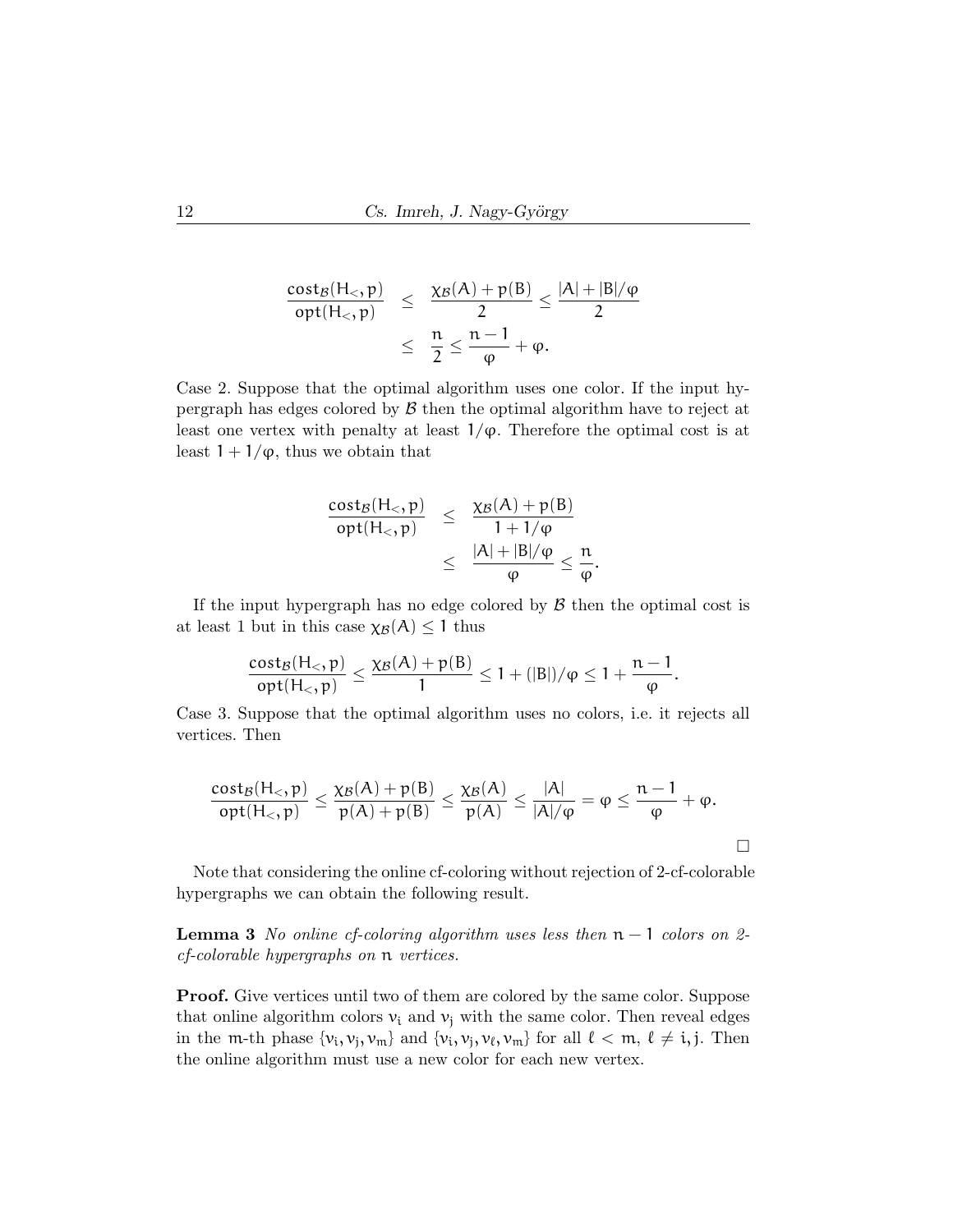This hypergraphs is 2-cf-colorable:  $v_i$  is in the first color class and the other vertices are in the second.

This observation proves that no online algorithm can be better than  $(n-1)/2$ competitive for online cf-coloring of hypergraphs, and this bounds holds as well for the model with rejection since we can use penalty  $\infty$  for all vertices.

On the other hand we can extend the idea of this lower bound to the model with rejection and prove that the competitive ratio of  $\beta$  is the best possible in the asymptotical sense as the following theorem shows.

**Theorem 4** No online algorithm exists which is  $\mathsf{C}_n + \mathsf{D}$ -competitive in the problem of conflict free coloring with rejection in the full edge model for hypergraphs containing n vertices for some constants  $C < 1/\varphi$  and D.

**Proof.** Suppose that, on the contrary, there exist constants  $C < 1/\varphi$  and D and an online algorithm C which is  $Cn + D$ -competitive. First we present vertices with penalty  $1/\varphi$  and no edge until two of them are colored by the same color or the number of vertices reaches a number  $n_1 > D/(1/\varphi - C)$ . If none of these vertices received the same color then the sequence ends, the optimal algorithm colors these vertices by one color and its cost is 1. The online algorithms pays at least  $1/\varphi$  for each of them thus the online cost is at least  $n_1/\varphi$  and we obtain a contradiction since  $n_1/\varphi > Cn_1 + D$  by the definition of  $n_1$ .

Now suppose that the online algorithm colors two accepted vertices by the same colors. Let these vertices be  $v_i$  and  $v_k$ , where  $i < k$ . Note that the first phase of the inputs ends by vertex  $v_k$ . In this case we continue the sequence with the points  $v_{k+1}, \ldots, v_n$  where  $n > (D + k/\varphi)/(1/\varphi - C)$ . Each such vertex  $v_q$  has penalty  $\infty$ , and each of them ends the edges  $(v_i, v_k, v_q)$  and  $(v_i, v_k, v_s, v_q)$  for  $s < q$  and  $s \neq i, k$ . Then each such vertex must be accepted, and these edges force a new color for each of them. Therefore,  $v_i$  and  $v_k$  have the same color and the other accepted vertices are colored by different colors. Thus the cost of the online algorithm is  $m/\varphi + n - m - 1$ , where m is the number of rejected vertices in the first phase. Therefore its cost is at least  $(k-2)/\varphi + n - k + 1$ . On the other hand an optimal algorithm rejects  $v_i$ and accepts all the other vertices and colors them by color 1. Then its cost is  $1 + 1/\varphi$ . Therefore the ratio of the online and offline costs is at least

$$
\frac{(k-2)/\phi+n-k+1}{1+1/\phi} > \frac{n}{\phi} - \frac{k}{\phi} > Cn + D,
$$

and the theorem follows.  $\Box$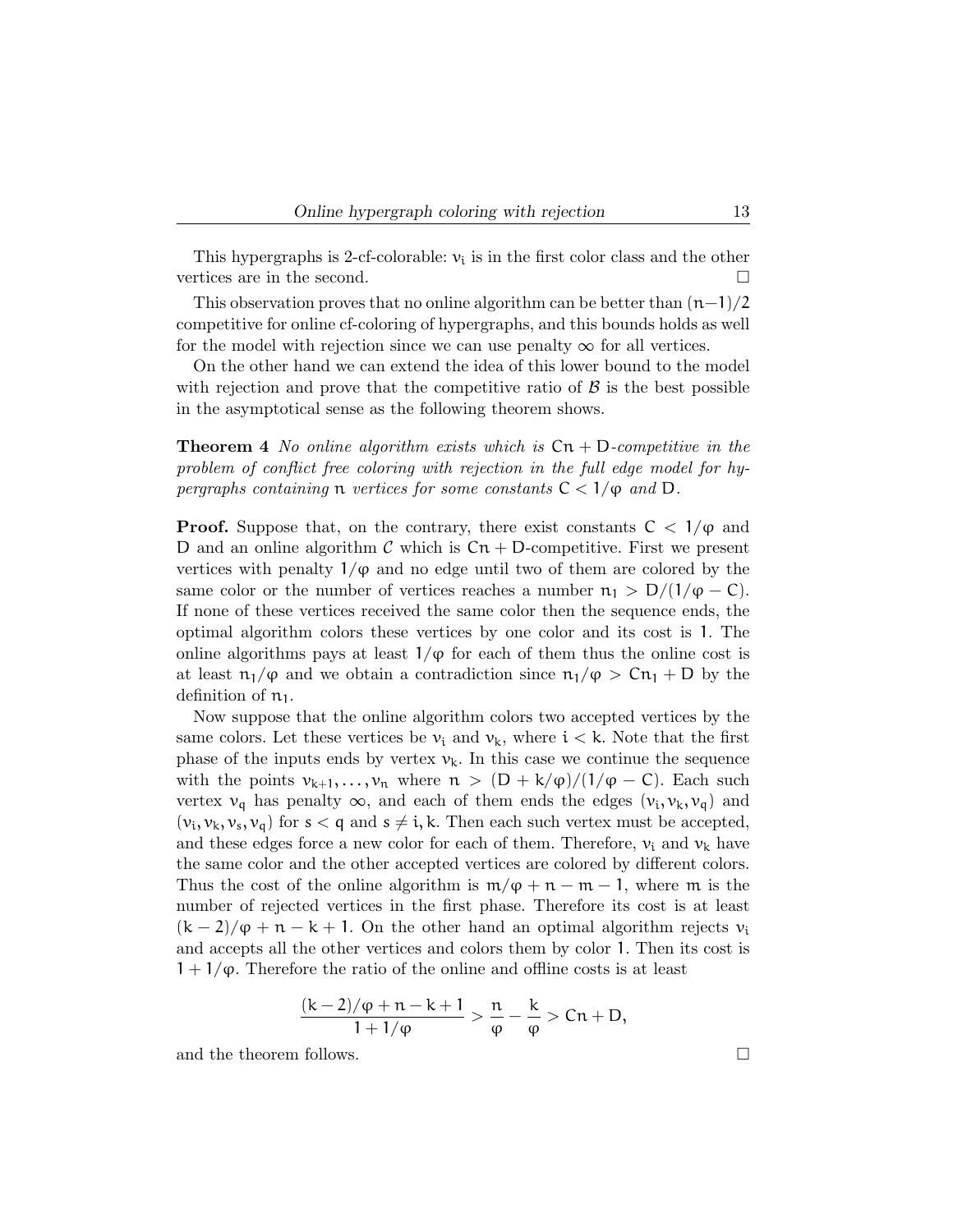## 4 The trace model

In the trace model we analyze the following online algorithm. The same algorithm is defined for both the proper and cf-colorings, the difference comes from the fact that the algorithm uses FF to color the vertices, and it might assign different colors in the two models. Moreover the set of the accepted vertices might be different in the models since it depends on the previous vertices and also on the model whether a vertex is forced to be accepted or not.

D: If the penalty of the next vertex is less then  $1/\varphi$  and the vertex is not forced to be accepted then reject it. Otherwise color the first accepted vertex by color 1, the second one by color 2 and the further accepted vertices by algorithm FF.

**Theorem 5** Algorithm  $\mathcal{D}$  is  $2 + (n-2)/\varphi$ -competitive in both trace coloring models (proper and cf), where  $\mathfrak n$  is the number of vertices.

**Proof.** Consider an input hypergraph by  $H_{\leq}$ . Again we have three cases.

Case 1. First suppose that the optimal algorithm uses at least two colors to color its accepted subhypergraph. In this case  $opt(H_{\leq}, p) \geq 2$ . On the other hand  $cost_{\mathcal{D}}(H_{\leq}, p) \leq n$  is obviously valid since the algorithm pays less than 1 penalty for the rejected vertices and uses at most one color for the accepted ones. Therefore in this case the theorem follows by  $\varphi < 2$ .

Case 2. Now suppose that the optimal algorithm uses one color to color its accepted subhypergraph. Denote the set of its rejected vertices by  $R_{\text{OPT}}$ . Then the optimal cost is  $1 + p(R_{\text{OPT}})$ .

If  $D$  rejects all of the vertices from  $R_{\text{OPT}}$  then its accepted vertices are colored by at most 2 colors. Thus the cost of the algorithm is at most  $2 + (n-2)/\varphi$ and the results follows since the optimal cost is at least 1.

Suppose  $R_{\text{OPT}}$  contains some vertex which is accepted by  $\mathcal{D}$ . The first such vertex is not forced to be accepted by  $\mathcal{D}$ , since otherwise the optimal algorithm could not color its accepted vertices by one color. Thus its penalty is at least  $1/\varphi$ . This yields that  $opt(H_{\leq}, p) \geq 1 + 1/\varphi$  and by  $cost_{\mathcal{D}}(H_{\leq}, p) \leq n$  we obtain that

$$
\frac{\text{cost}_{\mathcal{D}}(H_<, p)}{\text{opt}(H_<, p)} \le \frac{n}{1 + 1/\phi} = \frac{n}{\phi} \le 2 + (n - 2)/\phi.
$$

Case 3. Finally, suppose that the optimal algorithm uses 0 color which means that it rejects all vertices. Then its cost is the sum of the penalties of the vertices. No consider the following two subcases.

First suppose that some forced vertex is colored by  $\mathcal{D}$ . To have a forced vertex it needs at least two accepted vertices with the same color which means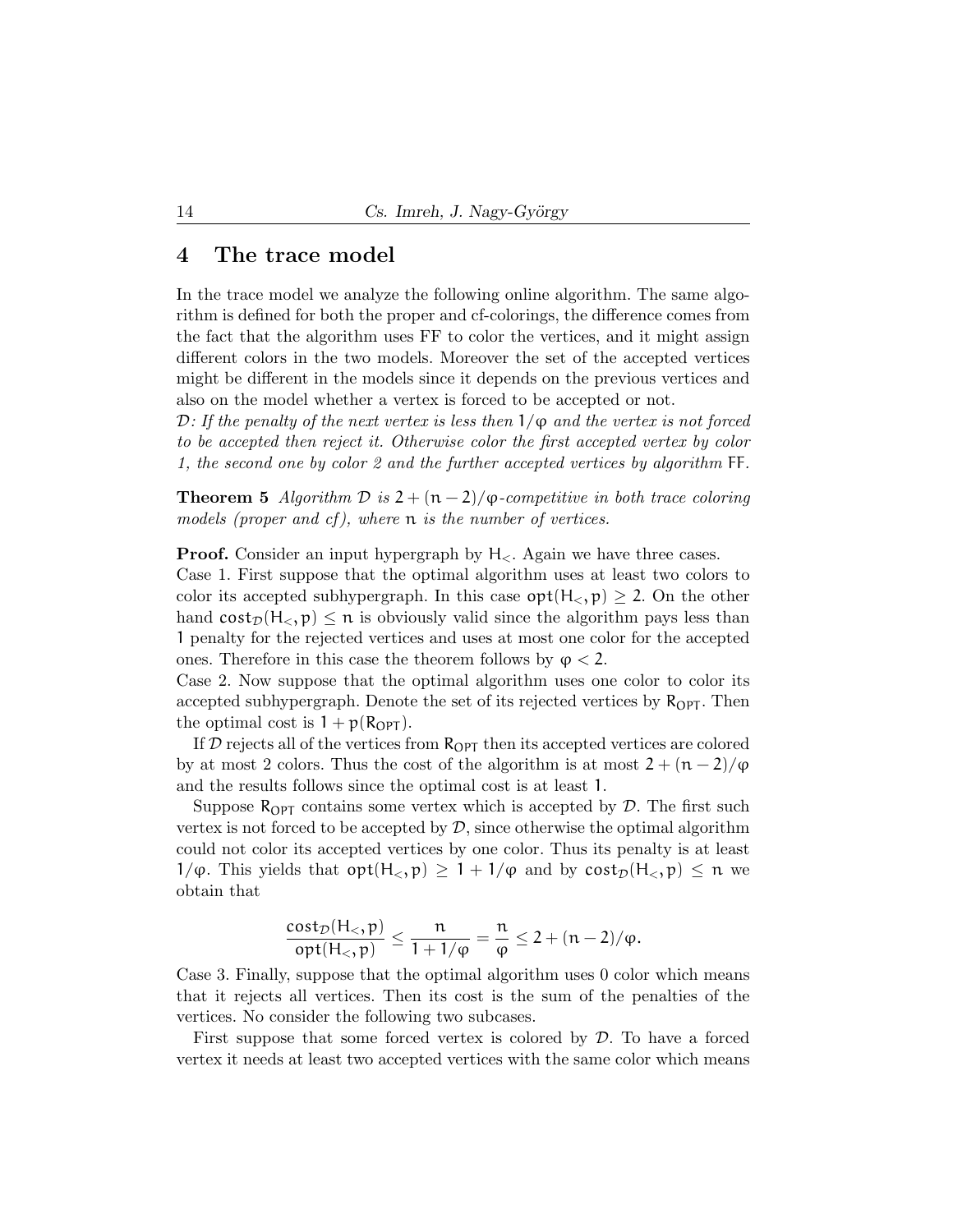that it has accepted at least 3 unforced vertices. On the other hand each of these vertices has penalty at least  $1/\varphi$ . This yields that the total penalty of the vertices thus the optimal cost is at least  $3/\varphi > 1 + 1/\varphi$  and we obtain again that

$$
\frac{\mathrm{cost}_{\mathcal{B}}(H_<, p)}{\mathrm{opt}(H_<, p)} \leq \frac{n}{1 + 1/\varphi} = \frac{n}{\varphi} \leq 2 + (n - 2)/\varphi.
$$

Finally suppose that the optimal algorithm uses 0 color and there exists no forced vertex accepted by  $\mathcal{D}$ . Then let A be the set of the vertices accepted by  $\mathcal D$  and B be the set of vertices rejected by  $\mathcal D$ . We obtain that

$$
\frac{\mathrm{cost}_{\mathcal{B}}(H_<, p)}{\mathrm{opt}(H_<, p)} \leq \frac{|A| + p(B)}{p(A) + p(B)} \leq \frac{|A|}{|A|/p} = \varphi \leq 2 + \frac{n-2}{\varphi}.
$$

Now we prove that the bound is tight in the sense that no asymptotically better online algorithm exists. We use a similar construction as we did in the case of cf coloring in the full edge model. The lower bound is again true for both the proper and cf colorings.

**Theorem 6** No online algorithm exists which is  $\text{Cn} + \text{D-competitive}$  in the trace model for proper or cf-coloring with rejection for hypergraphs containing n vertices and some constants  $C < 1/\varphi$  and D.

Proof. Suppose that we have an online algorithm which has better competitive ratio, denote it by  $\mathcal E$ . First we present vertices with penalty  $1/\varphi$  and no edge until two of them are not colored by the same color or the number of vertices reaches  $n_1 > D/(1/\varphi - C)$ . If none of these vertices received the same color then the sequence ends the optimal algorithm colors these vertices by one color and its cost is 1. The online algorithms pays at least  $1/\varphi$  for each of them thus the online cost is at least  $n_1/\varphi$  and we obtain a contradiction.

Now suppose that the online algorithm colors two accepted vertices by the same colors. Let these vertices be  $v_i$  and  $v_k$  where  $i < k$ . Note that the first phase of the inputs ends by vertex  $v_k$ . In this case we continue the sequence with the points  $v_{k+1}, \ldots, v_n$  where  $n > (D+k/\varphi)/(1/\varphi-C)$ . Each such vertex  $v_q$  has penalty 0, and each of them ends the edges  $(v_i, v_k, v_q)$  and  $(v_p, v_q)$  for  $p = 1, \ldots, q - 1$ . Then the first edge forces the acceptance of the vertex (otherwise the remaining edge  $(v_i, v_k)$  would not be well-colored). Moreover the other edges ensures that each vertex must receive a new color. Therefore,  $v_i$  and  $v_k$  have the same color and the other accepted vertices are colored by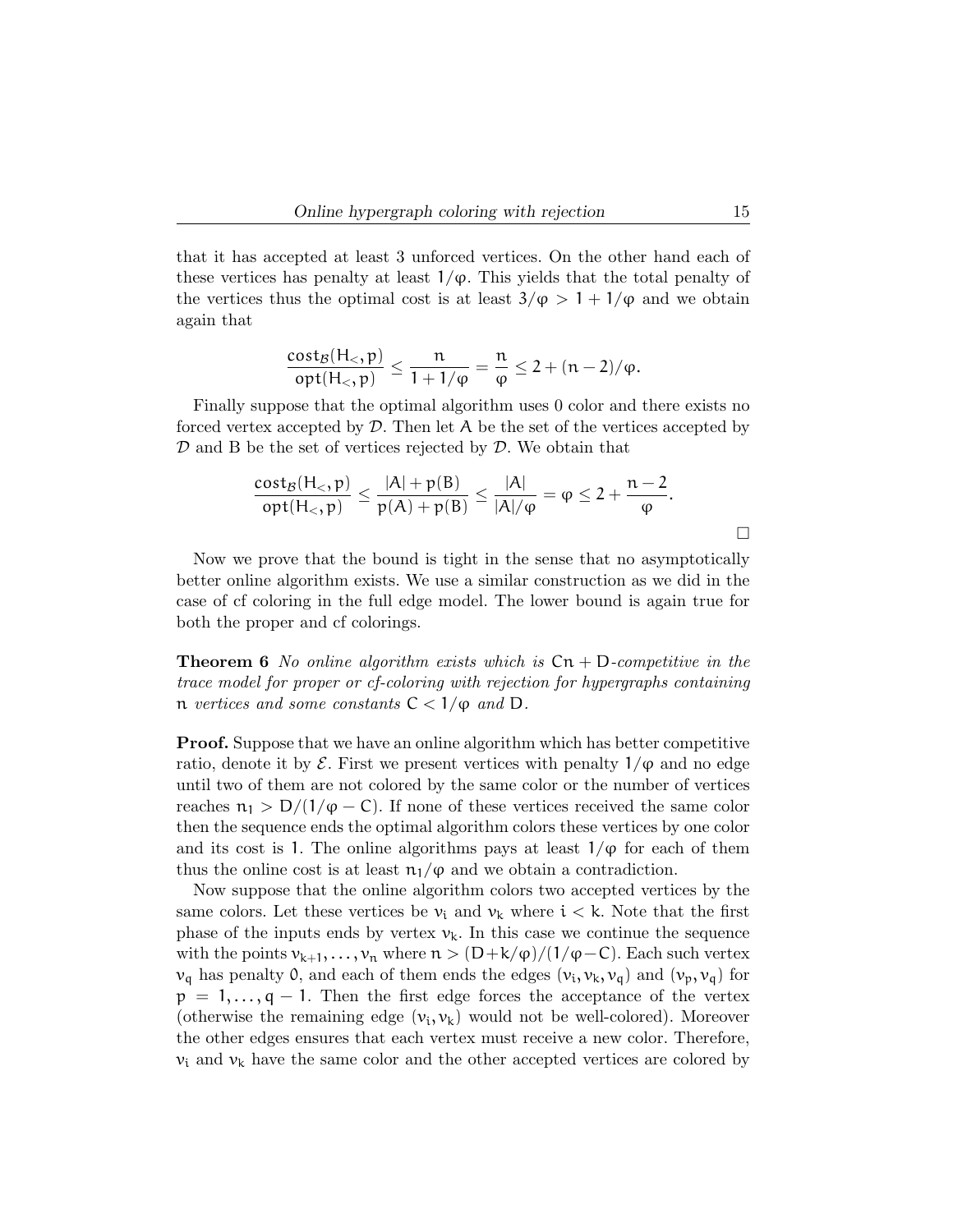different colors. Thus the cost of the online algorithm is  $m/\varphi + n - m - 1$ , where m is the number of rejected vertices in the first phase. This yields that its cost is at least  $(k-2)/\varphi+n-k+1$ . On the other hand an optimal algorithm accepts the vertices  $v_1, \ldots, v_{k-1}$  colors them by color 1 and rejects the further vertices. Then its cost is  $1 + 1/\varphi$ . Therefore the ratio of the online and offline costs is at least

$$
\frac{(k-2)/\phi+n-k+1}{1+1/\phi} > \frac{n}{\phi} - \frac{k}{\phi} > Cn+D
$$

and the theorem follows.  $\Box$ 

## Acknowledgements

This work was supported by the European Union and the European Social Fund through project Telemedicina (Grant no.: TÁMOP-4.2.2.A-11/1/KONV-2012-0073 ). Cs. Imreh was supported by the return fellowship of the Alexander von Humboldt Foundation. J. Nagy-György was supported by the European Union and the State of Hungary, co-financed by the European Social Fund in the framework of TAMOP 4.2.4.  $A/2$ -11-1-2012-0001 National Excellence Program.

## References

- <span id="page-11-4"></span>[1] N. [Alon,](http://www.tau.ac.il/~nogaa/) U. Arad, Y[.Azar,](http://www.cs.tau.ac.il/~azar/) Independent Sets in Hypergraphs with Applications to Routing Via Fixed Paths, Proc. 2nd International Workshop on Approximation Algorithms for Combinatorial Optimization Problems (APPROX99), Lec-ture Notes in [Computer Science](http://www.springer.com/gp/book/9783540663294) 1671 (1999) 16–27.  $\Rightarrow$  [8](#page-3-0)
- <span id="page-11-2"></span>[2] A. [Bar-Noy,](http://www.sci.brooklyn.cuny.edu/~amotz/) P. [Cheilaris](http://compgeom.inf.usi.ch/philaris/) and S. [Smorodinsky,](http://www.math.bgu.ac.il/~shakhar/) Conflict-free coloring for intervals: from offline to online, Proc. 18th Annual ACM Parallelism Algorithms Architec-tures (SPAA0[6](#page-1-0)), 2006, pp. 128–137. ⇒6
- <span id="page-11-3"></span>[3] A. [Bar-Noy,](http://www.sci.brooklyn.cuny.edu/~amotz/) P. [Cheilaris,](http://compgeom.inf.usi.ch/philaris/) S. [Olonetsky,](http://www.cs.tau.ac.il/~olonetsk/) and S. [Smorodinsky,](http://www.math.bgu.ac.il/~shakhar/) Online conflict-free colorings for hypergraphs, Proc. 34th International Colloquium on Automata, Languages and Programming (ICALP07), Lecture Notes in [Computer Science](http://link.springer.com/book/10.1007/978-3-540-73420-8) 459[6](#page-1-0) (2007) 219−230.  $\Rightarrow$  6
- <span id="page-11-0"></span>[4] A. [Borodin,](http://www.cs.toronto.edu/~bor/) R. [El-Yaniv,](http://www.cs.technion.ac.il/~rani/) Online Computation and Competitive Analysis, [Cam](http://www.cambridge.org/)[bridge University Press,](http://www.cambridge.org/) 199[8](#page-3-0).  $\Rightarrow$  [6,](#page-1-0) 8
- <span id="page-11-1"></span>[5] K. Chen, A. [Fiat,](#page-0-0) H. [Kaplan,](http://www.cs.tau.ac.il/~haimk/) M. Levy, J. [Matousek,](http://kam.mff.cuni.cz/~matousek/) E. [Mossel,](http://www.stat.berkeley.edu/~mossel/) J. [Pach,](https://www.math.nyu.edu/~pach/) M. [Sharir,](http://www.math.tau.ac.il/~michas/) S. [Smorodinsky,](http://www.math.bgu.ac.il/~shakhar/) U. [Wagner](http://www.inf.ethz.ch/personal/wagneru/) and E. [Welzl,](http://www.inf.ethz.ch/personal/emo/) Online conflict-free coloring for intervals, *[SIAM J. Computing](https://www.siam.org/journals/sicomp.php)* **3[6](#page-1-0)** (2006) 1342–1359.  $\Rightarrow$  6